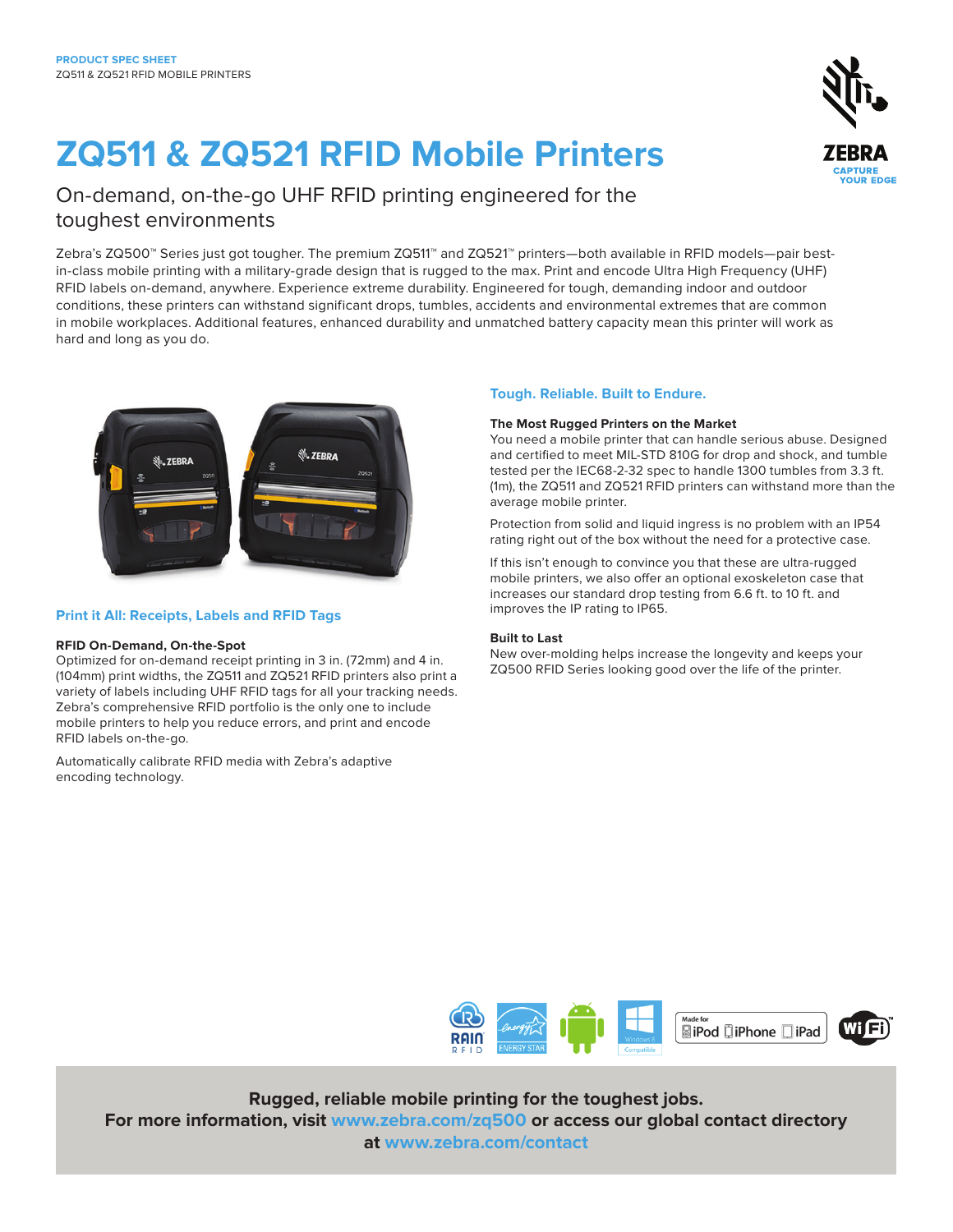#### **On-the-Go Power, Functionality and Premium Performance**

#### **Optimize Your Printing Quality and Power**

Consistent outstanding print quality and performance are key. New printhead and print mechanism, as well as new processor and added memory, deliver it. Keep your employees on task and on schedule with the ZQ500 RFID Series' secondary Bluetooth® communication channel. Send print jobs to the printer via one channel while a second channel performs additional functions such as device management.

Boost print speeds (5+ inches-per minute) with the "draft mode" feature for text-only printing. Do more on a single battery charge with Zebra's patented Power Smart Print Technology<sup>™</sup> that delivers the exact amount of power required for the highest quality printing. And, experience consistently sharp print quality—even in hot and cold temperatures—with enhanced temperature compensation.

#### **Power Your Team to do More**

The ZQ511 and ZQ521 RFID printers' high-capacity 3250 mAh PowerPrecision+ battery powers your team—even during the longest shift. The printer also conserves battery life by entering sleep mode when not in use, then automatically wakes up when a print job is sent.

#### **Stay Connected Everywhere**

With support for 802.11ac Wi-Fi and its latest security protocols, plus Bluetooth Classic and Low Energy, your workers can count on blazing fast and secure connections. Use the dual radio to simultaneously operate 802.11ac and Bluetooth for added connectivity.

#### **Easy to Operate and Manage**

#### **No Manual Needed**

ZQ500 RFID Series printers are designed for anyone to use. The simple user interface prevents accidental printer setting changes. Large buttons increase accuracy for gloved hands and fingers. Easy media loading cuts time spent changing supplies.

#### **Simple to Manage**

Take your printing capabilities to a new level with Zebra's powerful Print DNA suite of productivity, management, development and visibility tools. Transforming printers from the inside, our solution lets you easily configure, manage and maintain your Print DNA printers anywhere around the globe. Analyze printers in real time, automate processes, manage security settings and much more.

Gain visibility and manage your ZQ500 RFID Series Bluetooth printers inside and outside your four walls with Zebra's Bluetooth Management. Using SOTI® MobiControl® or Zebra's Printer Profile Manager Enterprise and an Android mobile computer as a gateway, you can manage printer settings, view real-time status, download and retrieve content from printers and even update the operating system.

#### **Supplies, Service and Support**

#### **Zebra Certified Supplies**

A successful RFID solution requires a high-performing thermal label and inlay. Using inlays from leading manufacturers, as well as Zebra-branded inlays, pre-tested thermal materials and RFID manufacturing on two continents, Zebra can provide an RFID labeling solution that will meet the requirements of your application. Our Supplies Innovation and RFID Inlay Lab enables Zebra to uniquely offer both label material and inlay recommendations that will provide the best performance, taking into account the surface to be labeled and the environment in which it will exist. Choose from the widest selection of in-stock items, ready to ship within 24 hours or have us create a custom solution for you. Maximize the benefits of RFID across your enterprise with Zebra RFID Labels.

#### **Service When You Need It**

You invest in Zebra printers to better serve your customers and boost operational efficiency. Now, you can ensure predictable performance and eliminate unbudgeted repair expenses with Zebra OneCare™. You get unmatched technical support direct from Zebra, as well as comprehensive repair services, including accidental damage and defined repair turn-around times. And Zebra's Visibility Services provide the real-time insight into printer operational information you need to increase printer availability and optimize utilization within your workflows.

#### **Added Peace of Mind**

Get increased protection with the ZQ511 and ZQ521 RFID printers' standard two-year warranty, making your purchase an even better investment.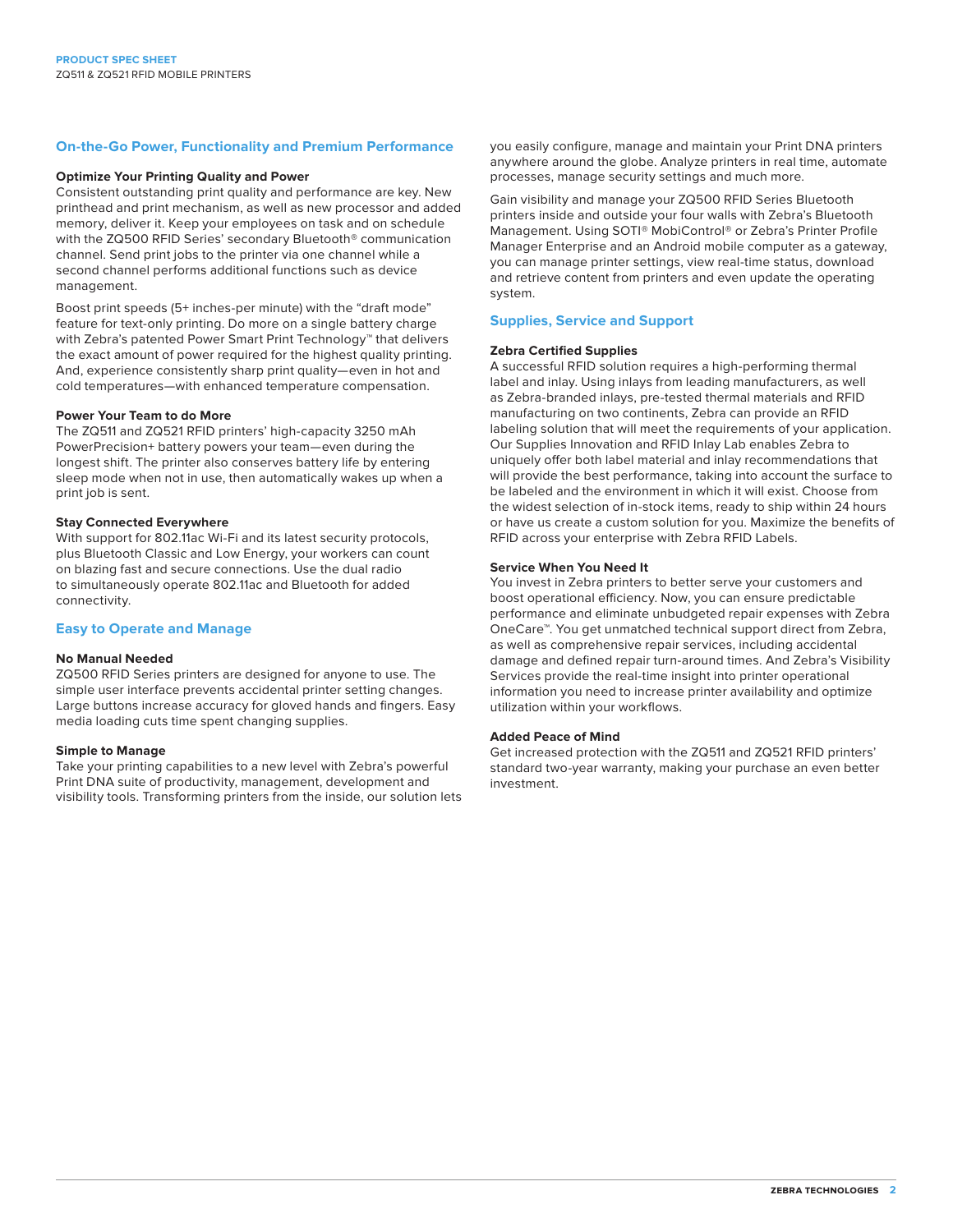## **Make the Job Easier with Accessories**

Arm your teams to do more with accessories that make the job easier. From power and charging to vehicle mounts and protection options, cradles and more, please refer to the Mobile Printer Accessory Guide, found on Zebra.com, to see all the ZQ500 RFID Series accessories.



Continued on following page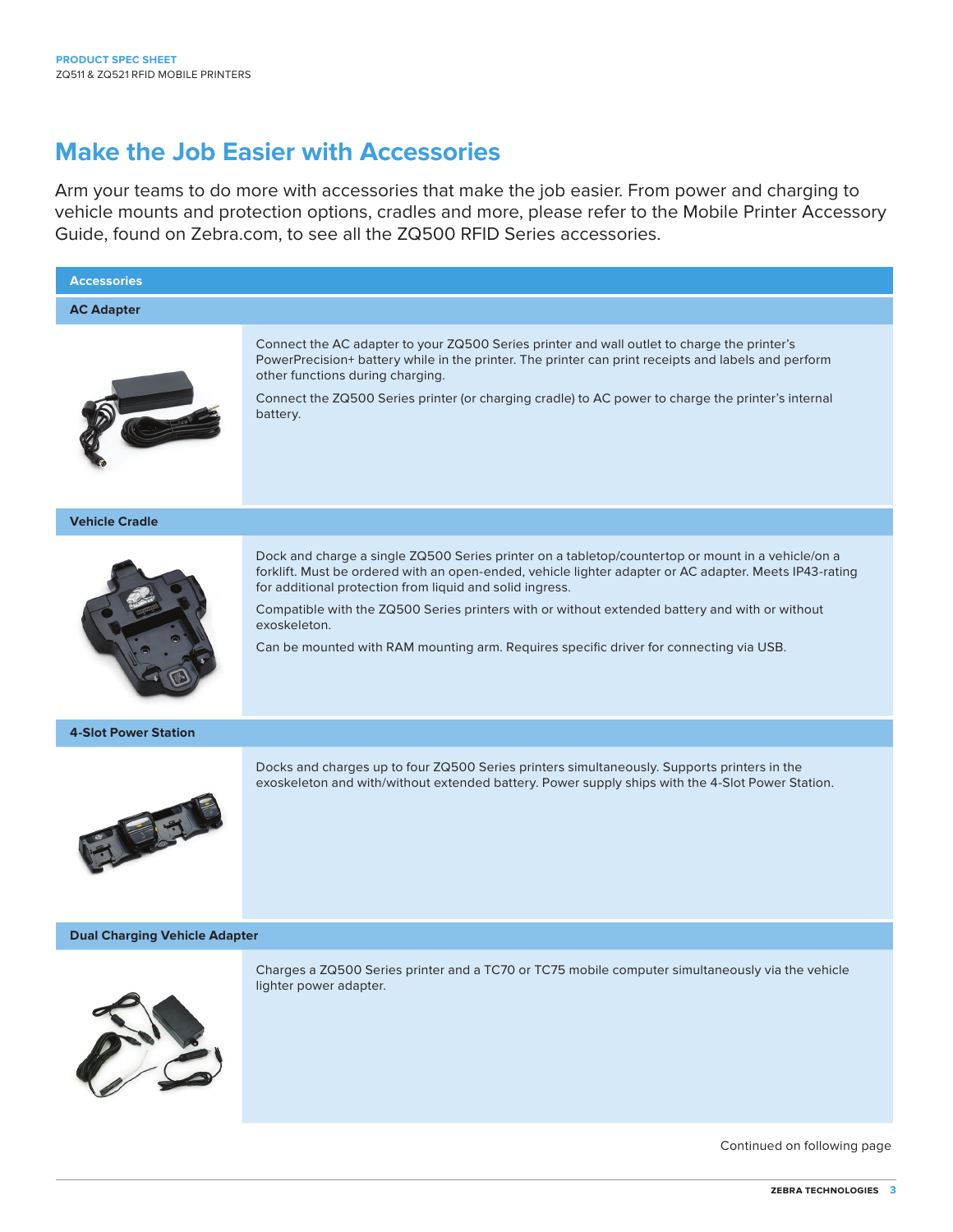# **Accessories (continued)**

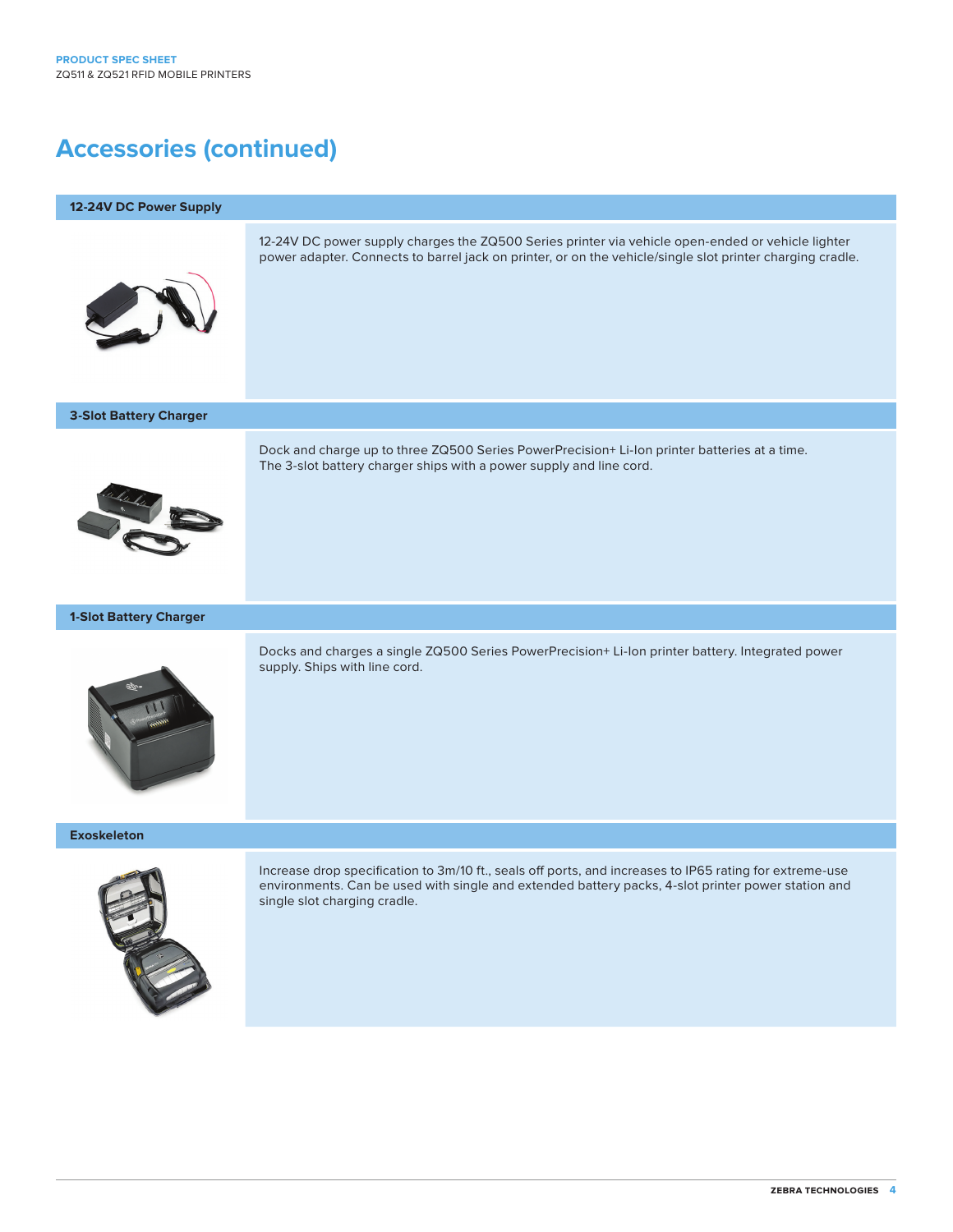# **Specifications Markets and** <br> **Specifications**

#### **RFID Features**

- Supports tags compatible with UHF EPC Gen 2 V2, ISO/IEC 18000-63 and RAIN RFID protocols
- Adaptive Encoding Technology simplifies RFID setup and eliminates complex RFID placement guidelines
- RFID job-monitoring tools track RFID performance
- RFID ZPL commands provide compatibility with existing Zebra RFID printers
- Support for industry standard multi-vendor chip-based serialization (MCS) • Supports block permalocking of user memory compatible with ATA Spec 2000
- Integrated RFID Reader/Encoder
- Prints and encodes tags with a minimum pitch of 16 mm

#### **Standard Features**

- Supports tags compatible with UHF EPC Gen 2 V2, ISO/IEC 18000-63 and RAIN RFID protocols
- Adaptive Encoding Technology simplifies RFID setup and eliminates complex RFID placement guidelines
- Globally certified for RFID to support multinational deployments
- RFID data log records all RFID data with timestamps, ensuring data traceability
- RFID job-monitoring tools track RFID performance
- RFID ZPL commands provide compatibility with existing Zebra RFID printers
- Prints and encodes tags with a minimum pitch of 0.6 in./16 mm
- Support for industry standard multi-vendor chip-based serialization (MCS) • Supports block permalocking of user memory compatible with ATA Spec
- 2000 • Integrated RFID Reader/Encoder
- 
- Android, Apple iOS, Windows® Mobile connectivity
- Bluetooth specification 4.1 EDR + LE
- WLAN 802.11ac
- Fast roaming 802.11r supported
- 528 MHz ARM processor
- 3250 mAh PowerPrecision+ (retrievable, rechargeable Li-Ion)
- USB On-The-Go ports (with optional strain relief)
- Power Smart Print Technology—anticipates upcoming printing to optimize battery consumption and print speed
- Direct thermal printing of barcodes, text and graphics
- IP54 rated for protection against solid and liquid ingress
- MIL-STD 810G certified for drop and shock
- Tolerance of multiple drops from 6.6 ft. (2m) to concrete
- Tumble testing per the IEC68-2-32 spec with 1300 free falls from 3.3 ft./1m
- Simple easy-to-read LCD with large icons for battery and wireless status • Dual-sided tear bar which allows for clean tears in either direction
- (not available with linerless SKUs)
- Supports vertical and horizontal printing
- Printer can be used in any orientation
- Center loading, adjustable for variable roll widths
- "Clamshell" design for easy media loading
- Label odometer
- XML support
- Resident fixed and scalable fonts
- Mark media sensing using fixed center position sensors (Note: RFID models do not support gap sensing.)
- Cold Temperature Compensation mode-optimizes/balances print speeds to allow for better print performance at lower temperatures
- PPME, Mirror, SNMP, WebServer, AirWatch® & Soto Connectors and Wavelink Avalanche®
- NTP (Network Time Protocol) support via Wi-Fi
- Sleep mode supported. Wake on Bluetooth, Wi-Fi and Touch
- Real time clock (RTC) supported for time stamp certificates in WLAN SKU's only
- QR code links to web-based help pages; not displayed on LCD
- Zebra® Print Touch simplifies Bluetooth pairing and launches web-based pages with Near Field Communication (NFC) enabled devices

| <b>Physical Characteristics</b> |                                                                                                                                                       |  |
|---------------------------------|-------------------------------------------------------------------------------------------------------------------------------------------------------|--|
| <b>Dimensions</b>               | 70511: 5.9 in. I x 4.7 in. W x 2.4 in. H<br>150 mm L x 120 mm W x 62 mm H<br>70521:6.2 in. 1 x 6.1 in. W x 2.6 in. H<br>158 mm L x 155 mm W x 67 mm H |  |
| <b>Weight with Battery</b>      | ZQ511: 1.39 lbs/0.63 kgs<br>ZQ521: 1.73 lbs/0.79 kgs                                                                                                  |  |
| <b>Printer Specifications</b>   |                                                                                                                                                       |  |
| <b>Operating System</b>         | Link-OS <sup>®</sup> printer operating system                                                                                                         |  |
| Resolution                      | 203 dpi resolution (8 dots per mm)                                                                                                                    |  |
| Memory                          | 512MB RAM, 512MB Flash (standard)<br>8MB RAM, 64MB Flash (user available)                                                                             |  |
| <b>Maximum Print Width</b>      | 70511: 2 83 in /72mm<br>70521: 4.09 in./104mm                                                                                                         |  |
| <b>Maximum Print Speed</b>      | Up to 5 in./127 mm per second (with Draft Mode<br>enabled)                                                                                            |  |
| <b>Media Sensors</b>            | Black mark media sensing using fixed center<br>position sensors                                                                                       |  |
| <b>Print Length</b>             | Maximum: 39 in.                                                                                                                                       |  |
| Power                           | 3250 mAh (nominal), removable, rechargeable<br>PowerPrecision+ Li-Ion battery, with optional 6500<br>mAh extended battery                             |  |
| <b>Media Characteristics</b>    |                                                                                                                                                       |  |
|                                 |                                                                                                                                                       |  |

| Minimum / Maximum                 | 70511: 1.38 in. / 35 mm to 3.15 in. / 80 mm+1 mm  |
|-----------------------------------|---------------------------------------------------|
| <b>Media Width</b>                | ZQ521: 2.0 in. / 50.8 mm to 4.45 in. / 113 mm+1mm |
| Maximum Media                     | 70511: 2.0 in./51 mm                              |
| <b>Roll Size</b>                  | 70521: 2.24 in /57 mm                             |
| <b>Maximum Media</b>              | 0.0063 in. (0.1600 mm) for labels and 0.0055 in.  |
| <b>Thickness</b>                  | (0.1397 mm) for tag/receipt                       |
| Minimum Media<br><b>Thickness</b> | 0.05842mm (0.0023 in.) for all media              |
| Media Types                       | Black-mark RFID Label, Receipt, Tag               |

#### **Operating Characteristics**

-

| <b>Environment</b> | Operating Temperature: - 4°F to 131°F/-20°C to 55°C<br>Operating Humidity: 10% to 90% non-condensing<br>Charging Temperature: 32°F to 104°F/0°C to 40°C<br>Cradle Temperature: 32°F to 122°F/0°C to 50°C<br>Storage Temperature: - 22°F to 150°F/-30°C to 66°C<br>Storage Humidity: 10% to 90% non-condensing |
|--------------------|---------------------------------------------------------------------------------------------------------------------------------------------------------------------------------------------------------------------------------------------------------------------------------------------------------------|
| Agency Approvals   | Emissions: FCC Part 15, Subpart B, EN55022<br>Class-B, EN55024, ICES-003, EN55032, and<br>EN301489                                                                                                                                                                                                            |

# **Applications**

#### **Transportation & Logistics**

- Pallet-Level Tagging
- Field Service
- Direct Store Delivery
	- Airline Baggage Tagging
	- Post and Parcel

#### **Healthcare**

- Asset Management
- Specimen Tracking
- Pharmacy Inventory

#### **Manufacturing/ Warehouse**

- Asset Tagging
- Field Service
- Direct Store Delivery
- Pallet-Level Tagging
- Packing/Staging/ Cross-Docking Labeling

#### **Government**

- Parts Tracking
- Asset Management
- Defense Logistics
- Cannabis Regulatory Compliance

#### **Retail and Hospitality**

- In-Store RFID
- Exception Tagging • Click and Collect
- Label Printing
- Food Supply Chain Traceability